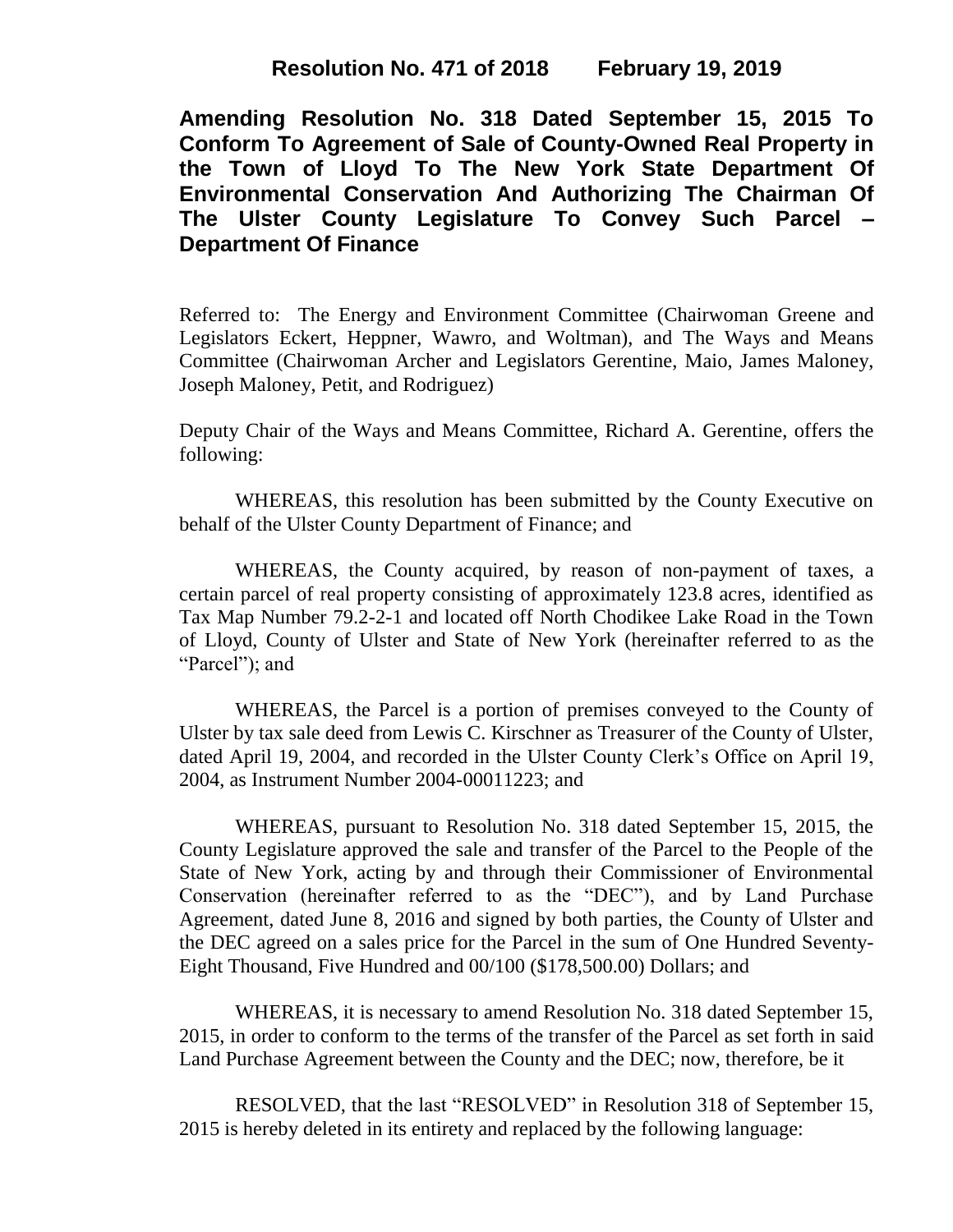### **- Page 2 -**

## **Resolution No. 471 of 2018 February 19, 2019**

**Amending Resolution No. 318 Dated September 15, 2015 To Conform To Agreement of Sale of County-Owned Real Property in the Town of Lloyd To The New York State Department Of Environmental Conservation And Authorizing The Chairman Of The Ulster County Legislature To Convey Such Parcel – Department Of Finance**

RESOLVED, that the Chairman of the Ulster County Legislature is authorized and directed to make, execute and deliver to the DEC any and all documents required to transfer the Parcel from the County to the DEC, including but not limited to, a quitclaim deed conveying the interest of the County in said parcel, which quitclaim deed shall contain the covenant that the said County of Ulster shall in no event be or become liable for any defects in title conveyed for any cause whatsoever, and that no claim or demand of any nature shall ever be made against the County of Ulster arising from such sale, conveyance or the proceedings leading thereto; and a Land Purchase Agreement; said any and all documents to be reviewed and approved by the Ulster County Attorney,

"RESOLVED, that the Chairman of the Ulster County Legislature is authorized and directed to make, execute and deliver to the DEC, any and all documents required to transfer the Parcel from the County to the DEC, including but not limited to a Land Purchase Agreement, a Bargain and Sale Deed, and an Affidavit of Title; said any and all documents to be reviewed and approved by the Ulster County Attorney."

and move its adoption.

#### ADOPTED BY THE FOLLOWING VOTE:

#### AYES: NOES:

Postponed in Committee: Energy and Environment on November 8, 2018

No Action Taken in Committee: Ways and Means on November 13, 2018

Postponed in Committee: Energy and Environment on December 6, 2018

No Action Taken in Committee: Energy and Environment on February 7, 2019